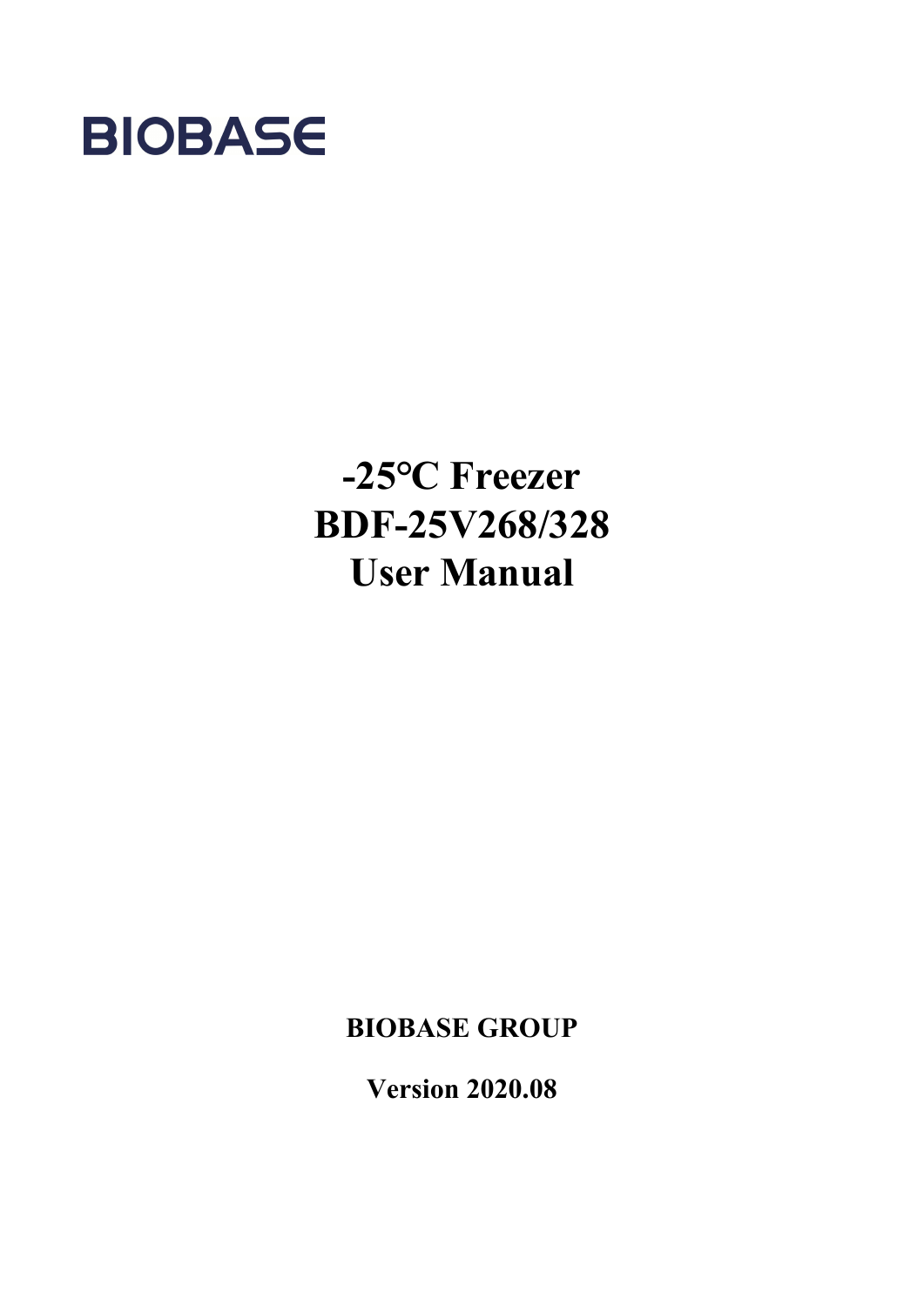## <span id="page-1-0"></span>**Preface**

Thank you for choosing BIOBASE products. For your safety, ease of use and reasonable maintenance of this product, please read the instructions carefully before repair and keep it for inspection.

Damage to any instrument caused by the user's use of the Instrument Environment as stated in this manual, or injury caused by an individual's failure to operate in accordance with the Safety Tips, and is not responsible and liable for this.

Users in the use must do the following three points:

1. Always use protective equipment (including clothes, gloves, goggles, etc.);

2. Always use good health habits, in strict accordance with the product description to operate;

3. Everyone has an obligation to be responsible for his own safety.

Due to the faster update of the product, if the function described in this manual is different from the function of the product you purchased, please take the physical function.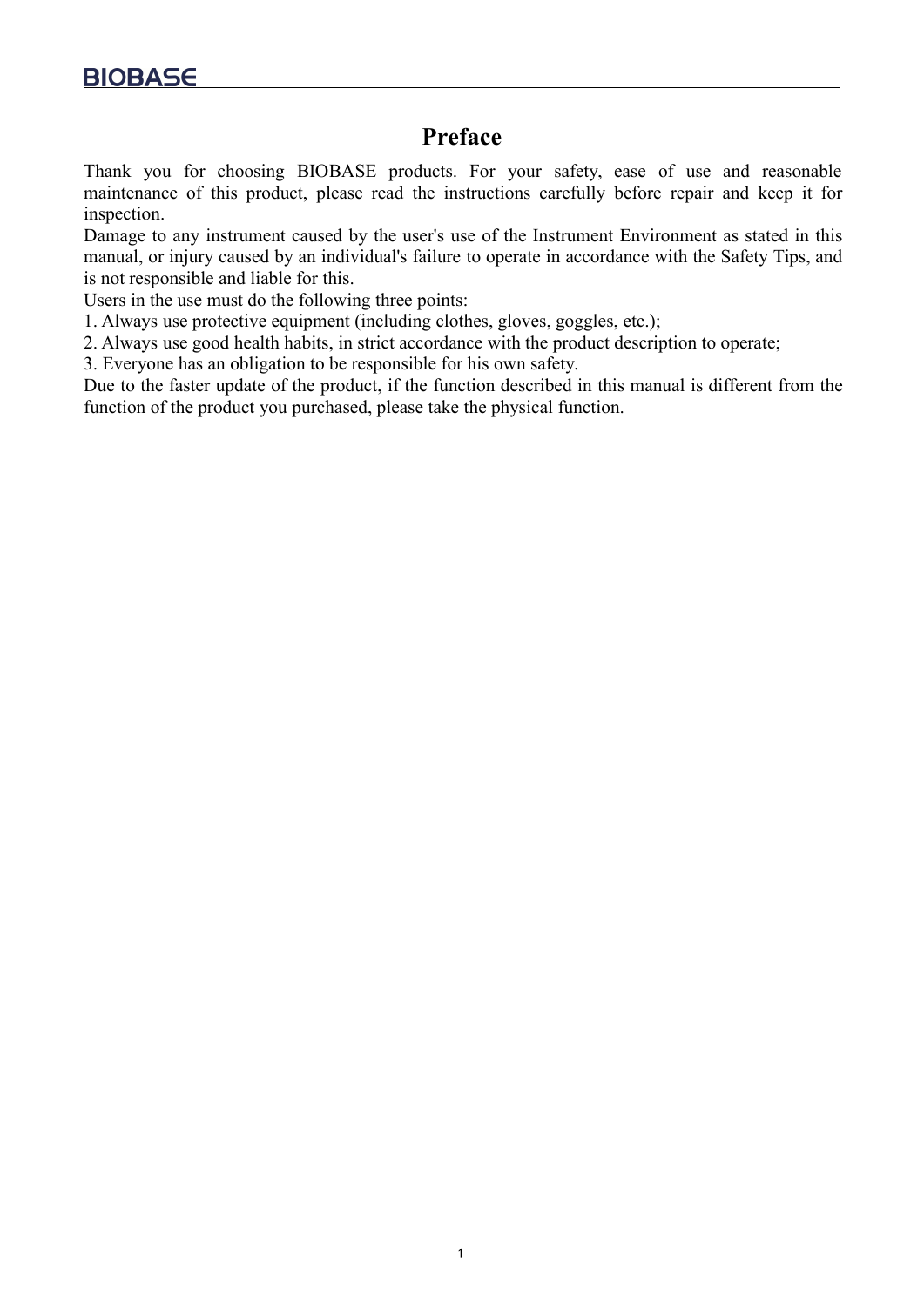## <span id="page-2-0"></span>**Content**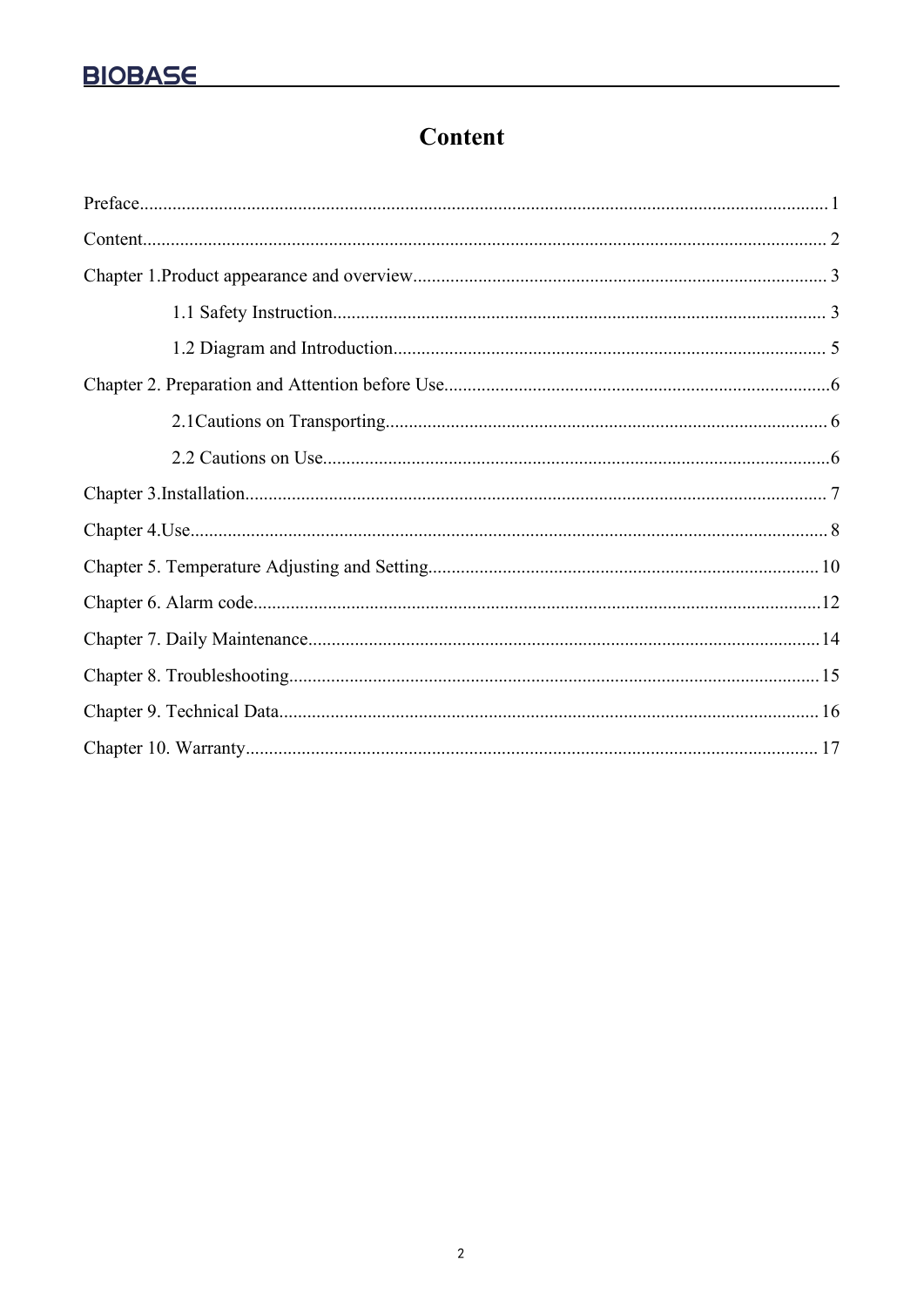## <span id="page-3-0"></span>**Chapter 1.Product appearance and overview**

#### <span id="page-3-1"></span>**1.1 Safety Instruction**

This User's Manual lists out the important safety regulations, please follow the safety regulations, otherwise, the consequences shall be undertaken by you.

Please follow the cautions and regulations listed in this User's Manual for avoiding possible injury for the operator and any other.

"Caution", "Forbidden" and "Warning" are shown as below:

## **Items marked with "Warning" are related with the safety of the product and operator, and**

#### **should be strictly followed.**

**Items marked with "Forbidden" must absolutely be forbidden, otherwise, it may possible cause damage for the storage cabinet or physical safety for the operator.**

**This mark is marked on the cover of high voltage electric appliance for avoiding electric**

#### **shock, and this cover should be removed by qualified engineer or repair technician.**

**O** Please adopt the special power supply (AC 220V-50Hz) listed on the name plate of the equipment. If the voltage is lower than 187V or higher than 242V, please install the 4000W or higher automatic voltage stabilizer for the product.If the power cord should be extended, the sectional area of the extended wire shall not be less than 2mm², and the length should not be longer than 3m. It may possibly cause fore or electric shock if power supply of different voltage or frequency which are not marked on the name plate is used.

**O** The power cord of the storage cabinet has 3-line (grounding) plug, and standard 3-line (grounding) socket. Please do not cut or remove the grounding pin of the power cord under any condition. Please ensure that the plug of power cord tightly inserts into the socket with tight contact, otherwise, it may possibly cause fire.

**O** Please use power socket which is connected with grounding wire for avoiding electric shock. If the power socket is not connected with the ground, please ask the qualified technician to install grounding wire.

 $\bullet$  It requires installing independent overload and leakage protector at the power supply terminal of this storage cabinet.

 $\Diamond$  Do not drill on the surface of the storage cabinet, otherwise, it will seriously influence the cooling performance of the storage cabinet.

Do not connect this equipment with the ground through gas pipe, water pipe, telephone wire or lightning rod because above mentioned grounding will cause electric shock or other dangers.

 $\Diamond$  Do not use the equipment in the open air. It may possibly cause electric leakage or electric shock if the storage cabinet is wet with rain.

 $\bullet$  This equipment should only be installed by qualified technician, it may possibly cause electric shock or fire if it is installed by disqualified technician.

**O** Please install the equipment on the solid floor, if the floor is not solid or the installation place is unsuitable, it may possible cause equipment overturn or physical injury.

 $\Diamond$  Do not install the equipment in the damp site or place where may easily suffer from water, otherwise, it ay cause electric leakage or electric shock since the insulating quality will be dropped.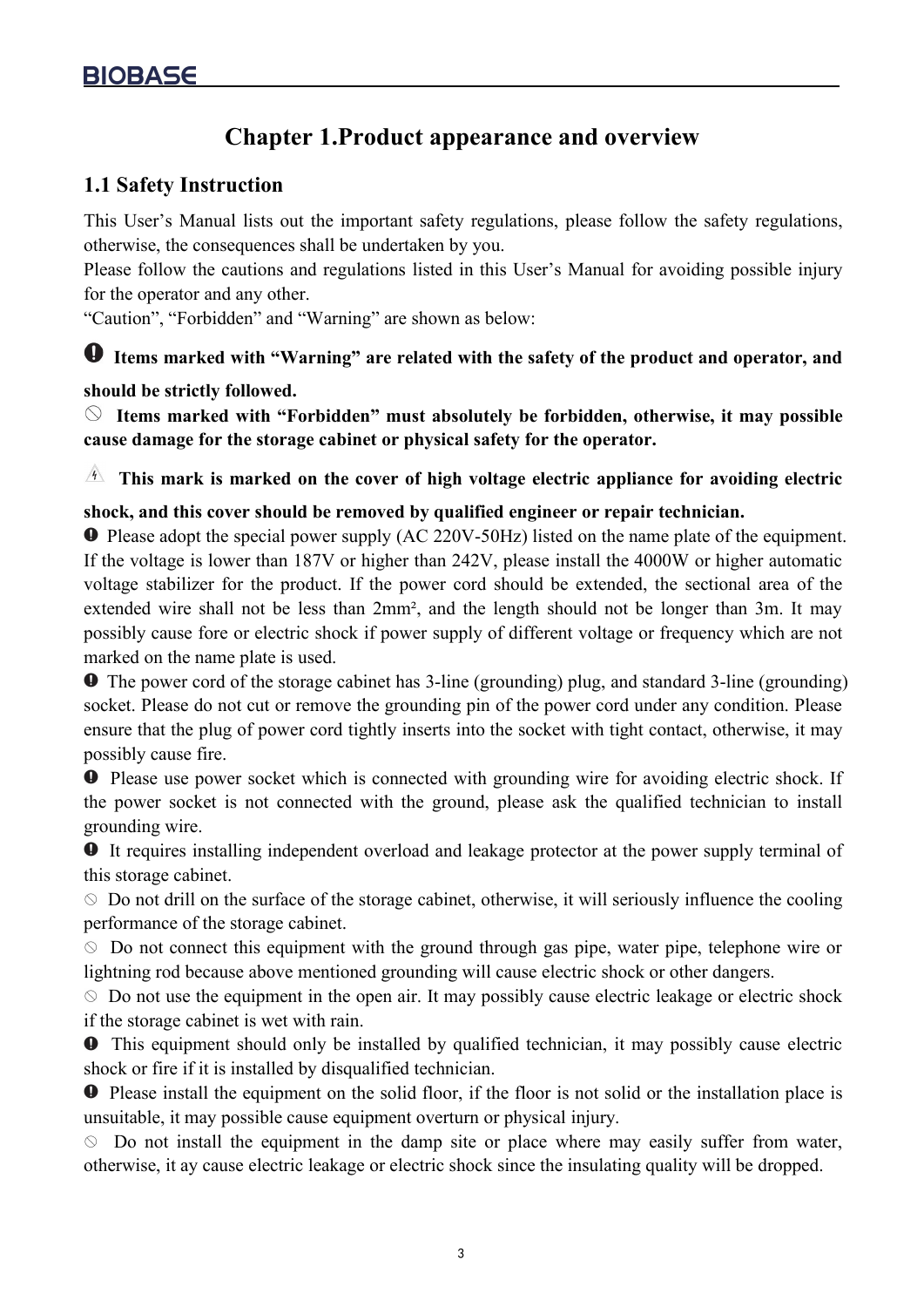$\Diamond$  Do not store flammable, explosive and dangerous products or volatile materials in the equipment, do not use flammable mist near the equipment, otherwise, it may possibly cause explosion or fire.

 $\circledcirc$  Do not store acid, alkali and corrosive materials in this equipment, otherwise, it may possibly damage the internal components or electric parts of the equipment.

Do not insert metal products such as iron nail or wire into any hole and clearance of this  $\circledcirc$ equipment or any outlet for internal air circulation, otherwise, it may possibly cause electric shock or physical injury since the above objects may contact with the moving parts.

**O** Please use this equipment in the safe area when it is used for toxic, harmful or radioactive materials since incorrect use may possibly cause harm to human health the environment.

When there's flammable gas leakage, please turn off the gas valve, open the doors and windows for ventilation, please do not unplug or insert the power plug of the storage cabinet.

**P** Please cut off power supply before equipment repair or maintenance for avoiding electric shock or physical injury.

Ensure that the repair technician won't inhale medicine or suspended particles in or surrounding this equipment, otherwise, it may possibly cause harm to human health.

Do not directly pour water on the equipment, otherwise, it may cause electric shock or short circuit.

 $\Diamond$  Please do not disassemble, repair or refit this equipment by yourself. Any above work which is not operated by the authorized technician may possibly cause fore or physical injury.

If the equipment doesn't work normally, please cut off power supply. It may possibly cause electric shock or fire if it keeps working under abnormal state.

If the equipment is kept in the open area for a long period, please ensure that children won't approach the equipment, and the cabinet door should not be closed completely.

**•** Please do not supply power within 5 minutes if the power supply of the storage cabinet is cut off, otherwise, it may possibly damage the compressor or system, please unplug the power plug before repairing the equipment. Please do not roll, press or damage the power cord.

 $\bullet$  The abandoned equipment shall be handled by corresponding technician. Remove the cabinet doors for avoiding accident such as suffocation.

**P** Please hold the power plug instead of pulling the wire of plug when removing the plug from the power socket, otherwise, it may possibly cause electric shock or fire caused by short circuit.

 $\Diamond$  Please do not contact any electric part or switch such as power plug with wet hand, otherwise, it may possibly cause electric shock.

When restart the equipment after power failure or cutting off power supply, please check the settings of the equipment because the change of settings may possibly damage the stored materials.

 $\Diamond$  Please do not put the container with water or heavy object on the equipment, otherwise, it may possibly cause physical injury if the object falls down, and the water may drop the insulation quality and result in electric leakage or electric shock.

 $\Diamond$  Please do not climb on the equipment or put other objects on the equipment, otherwise, it may possible cause physical injury or equipment damage if the equipment turns over.

 $\Diamond$  Please do not store the glass bottle or filling container in the cabinet, otherwise, it may possibly cause physical injury if the container is broken under low temperature.

 $\Diamond$  Please do not directly contact the stored materials with hand, otherwise, it may possibly cause frostbite if hand contacts the frozen material or internal wall of the equipment.

 $\bullet$  Please wear gloves when repairing the equipment for avoiding injury caused by the sharp edge or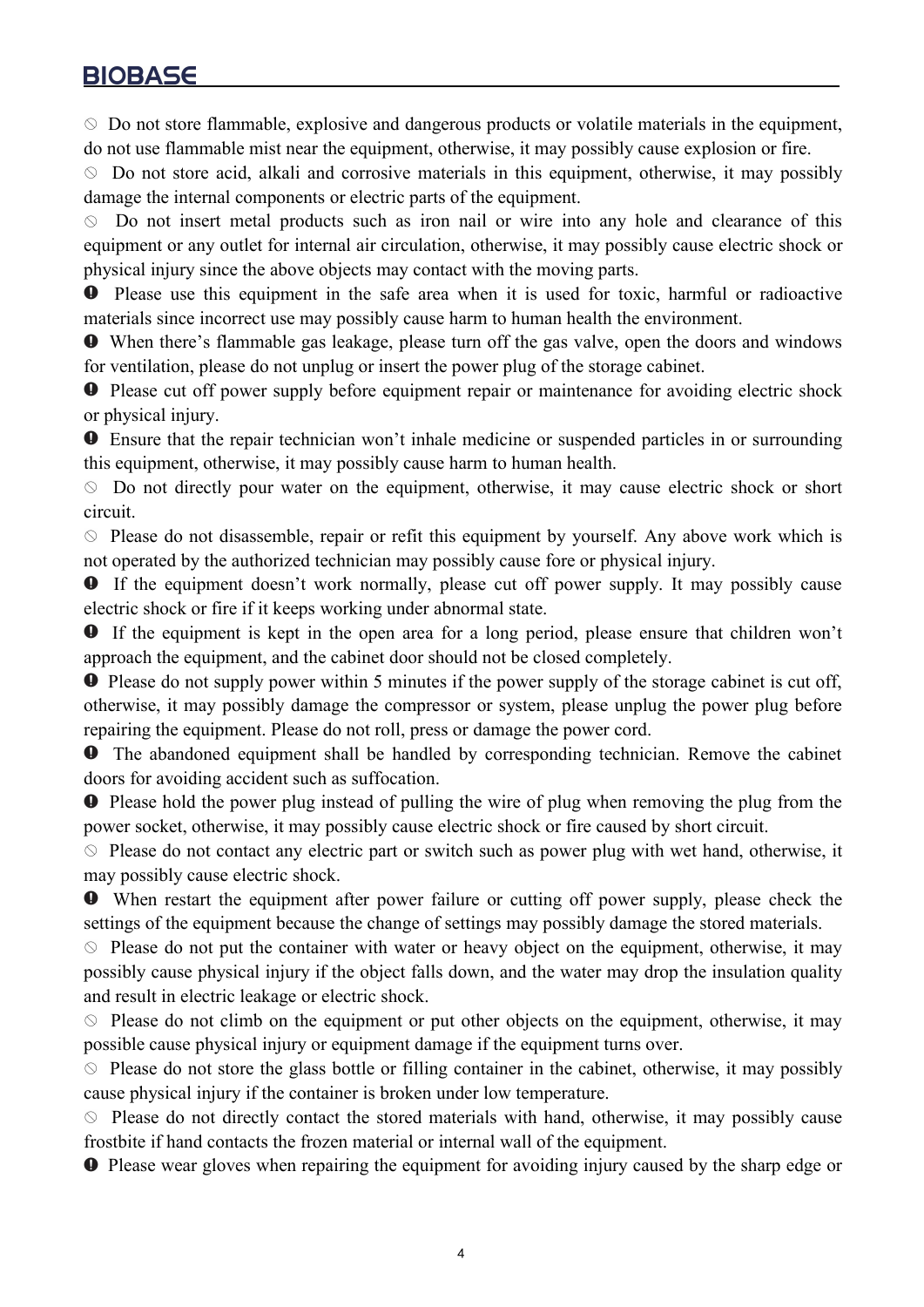corner.

If the equipment won't be used for a long period, please unplug the power plug for avoiding electric shock, electric leakage or fire caused by ageing power cord.

 $\Diamond$  Keep plastic bag out of reach of children because plastic bag may possibly cause suffocation.

#### <span id="page-5-0"></span>**1.2 Diagram and Introduction**

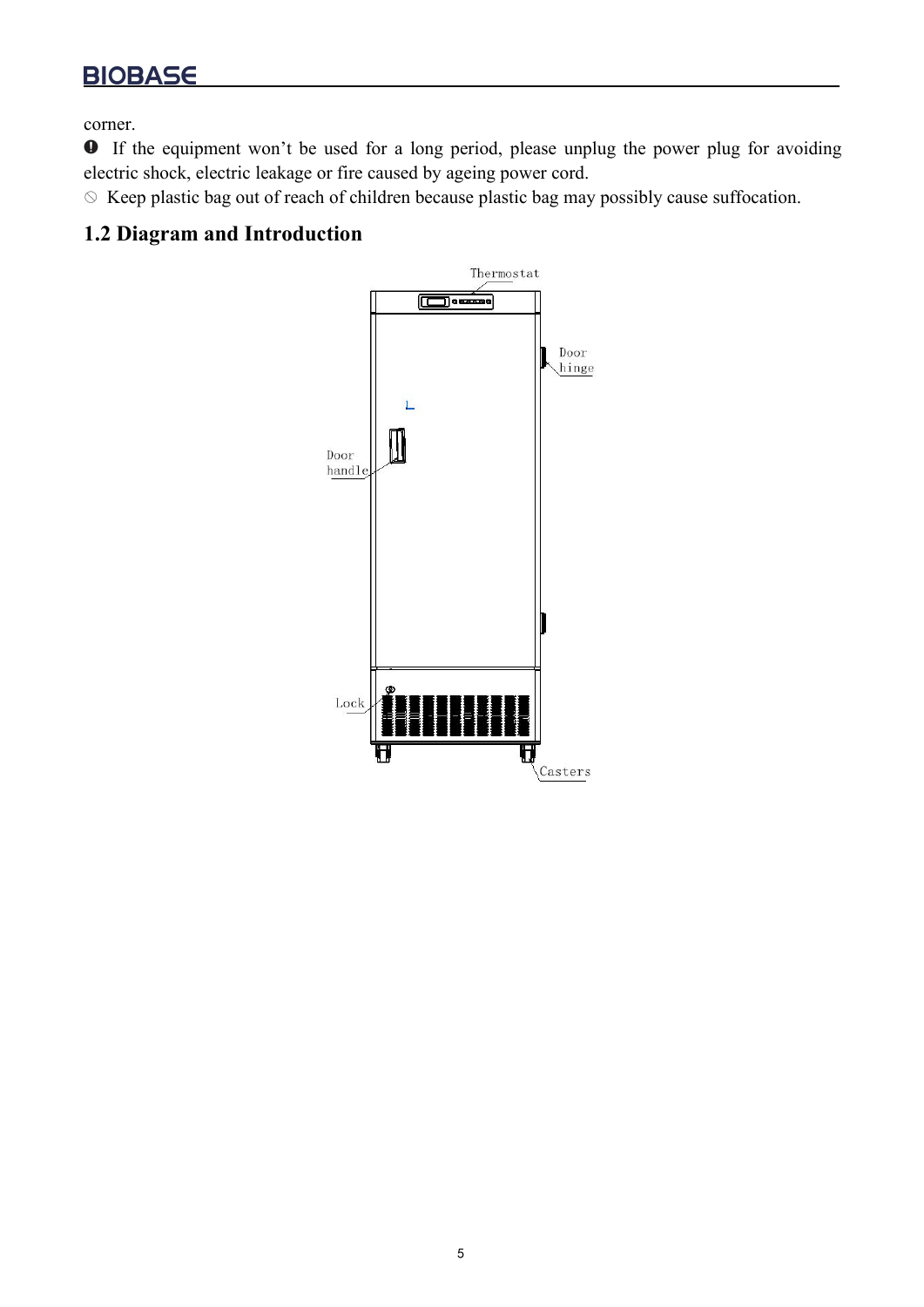## <span id="page-6-0"></span>**Chapter 2. Preparation and Attention before Use**

#### <span id="page-6-1"></span>**2.1Cautions on Transporting**

1. Please transport the storage cabinet with forklift or clip charter before unpacking.

If forklift is used, please insert from the bottom of wood support at the side of the storage cabinet and then move the storage cabinet.

If the clip charter is used, please lift from the bottom of wood support, ensure clip the side of the storage cabinet.

2. After unpacking, please push the storage cabinet for moving it.

**Note**: Please do not incline the storage cabinet by over 45° when transporting.

#### <span id="page-6-2"></span>**2.2 Cautions on Use**

- When starting the storage cabinet for the first time or after stopping for a long period, please test the battery, it is possible that the battery is under low power because the battery has been safely discharged, it doesn't mean that there's fault. Under this condition, please fully charge the battery, and keep the storage cabinet working continuously for about 10 hours.
- When the storage cabinet is working, the door frame of the cabinet may be hot, and it is not fault. In order to prevent dew on the enclosure, defrosting pipes are installed around the cabinet.
- Before storing objects in the storage cabinet, please confirm that the temperature has dropped in the cabinet, then put objects in it by batches for avoiding temperature rise.
- The temperature displayed is the temperature at the heat detector in the storing cabinet, although it is possible that there's difference between the displayed temperature and the actual temperature in the middle of the storing cabinet, it will gradually reach the real temperature.
- Please clean the equipment with diluted and PH-balanced detergent (undiluted detergent may damage the plastic parts. .Please refer to the instructions of detergent for diluting it). Do not clean the storage cabinet with brush, acid, gasoline, soap powder, polishing powder or hot water, because above materials may possibly hurt the coating surface and plastic and rubber parts. Please do not wipe the plastic and rubber parts with volatile solvent such as gasoline.
- After working for a period, frost may occur on the evaporator, if the frost is thick, it may influence the cooling effect of the storage cabinet and increase electricity consumption, therefore, please cut off power supply to remove frost when the frost is about 5mm thick.
- Before defrosting, please take out the objects from the cabinet and put the objects in the other chamber for avoiding damaging the objects when the temperature rises.
- There're a lot of cooling coils on the rack, please do not remove frost on the rack with sharp tools such as knife, ice chisel or screwdriver. When removing frost, please do not scratch the evaporating pipe, otherwise, it may cause equipment fault.
- If the storage cabinetwon't be used for a long period, please cut off power supply and turn off the battery switch.
- In order to reach the best cooling effect, avoid frequently opening the first small door.
- The speed of frosting will be affected by the environment and usage habits, so the defrosting cyc le needs to be determined by the user according to the actual situation, and the internal frosting t hickness should not be more than 1cm.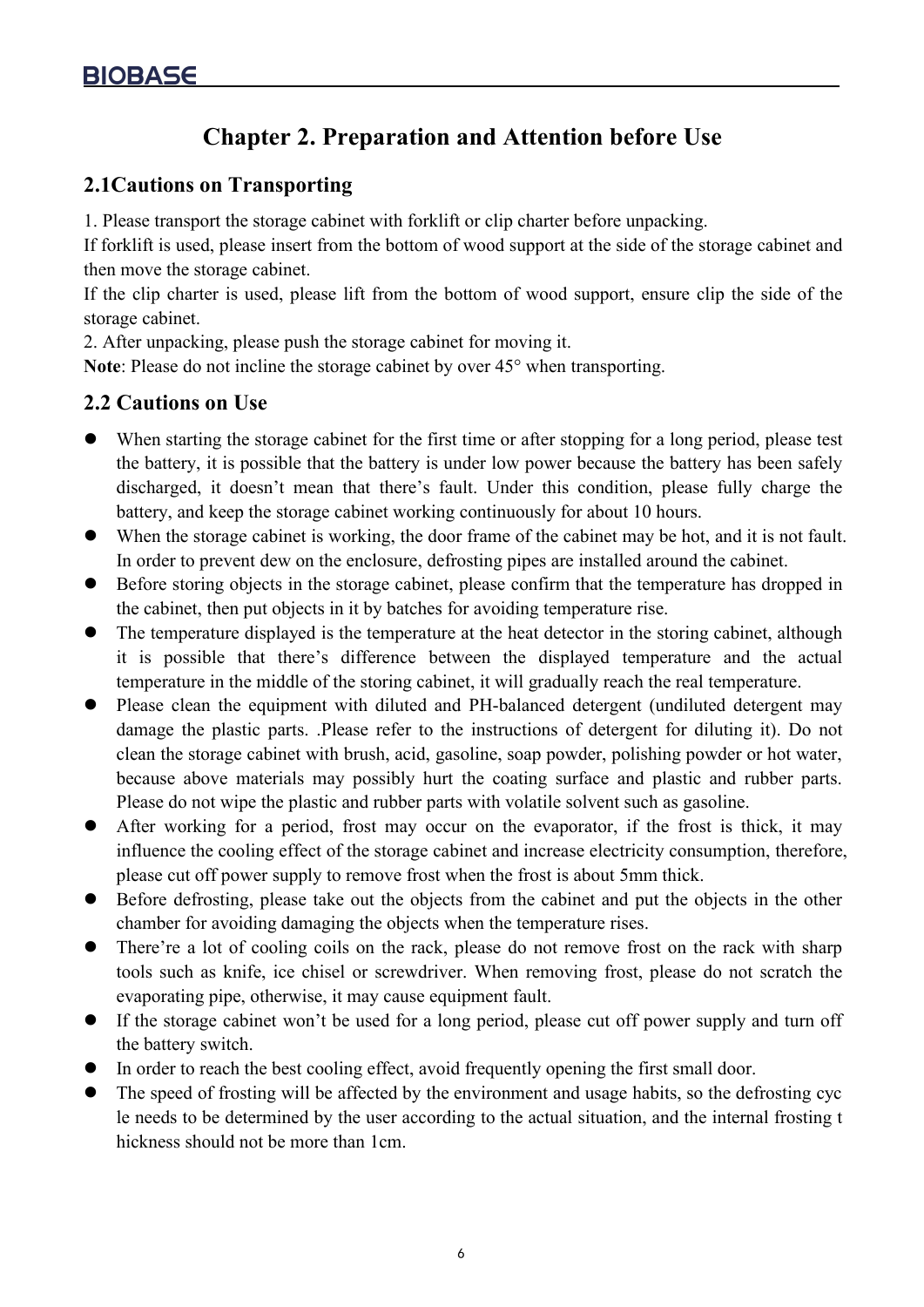## <span id="page-7-0"></span>**Chapter 3.Installation**

#### **Installation Environment**

1. Environment temperature:  $5^{\circ}C \sim 28^{\circ}C$ , do not exceed 32°C, the best temperature is  $18^{\circ}C \sim 25^{\circ}C$ , please use air conditioning system if necessary.

2. Environment humidity: <80% RH. It shall be lower than 57% RH if the highestwork temperature is 32℃.

- 3. Avoid too much dust.
- 4. Avoid mechanical sway or vibration.
- 5. Work Elevation: <2000m.
- 6. Input Voltage:  $\leq$ 220V- $\pm$ 10%.

#### **Cautions:**

1. Because low temperature equipment is relatively sensitive to the environment temperature. If the equipment is installed in other environments and can't work normally, please optimize the environment.

2. It is not allowed to install the equipment in the open environment. It may possibly cause electric leakage or electric shock if the storage cabinet is wet with rain.

#### **Installation Site**

In order to ensure normal work and obtain best performance, the site for installing the equipment shall meet the followings:

1. Do not install it in the small and closed space, the door of the room shall not be less than this product for avoiding difficult repair and storage objects damage when the equipment is fault.

2. Leave at least 30cm gap at four sides of the storage cabinet for ventilation.

3. The floor for installing the equipment must be smooth.

4. The site shall be well ventilated without direct sunlight.

5. Please do not share one socket with other equipment, ensure the plug and socket are connected tightly.

6. Please do not twist or press the power cord.

7. To extend the power cord, the specification of the wire should be 230V-, 15A.

8. Please check the work voltage before use, take it into consideration to use voltage stabilizer in the area with unstable voltage for assuring to stabilize the input voltage at  $220V \pm 10\%$ , the power of the voltage stabilizer shall >3kW.

9. Ensure reliable grounding for this equipment.

10. If the power socket is installed with grounding wire, please check the grounding condition before use.

11. If the socket is not installed with grounding wire, please install grounding wire by qualified technician.

12. Please install the independent overload and leakage protector at the power supply terminal of the storage cabinet.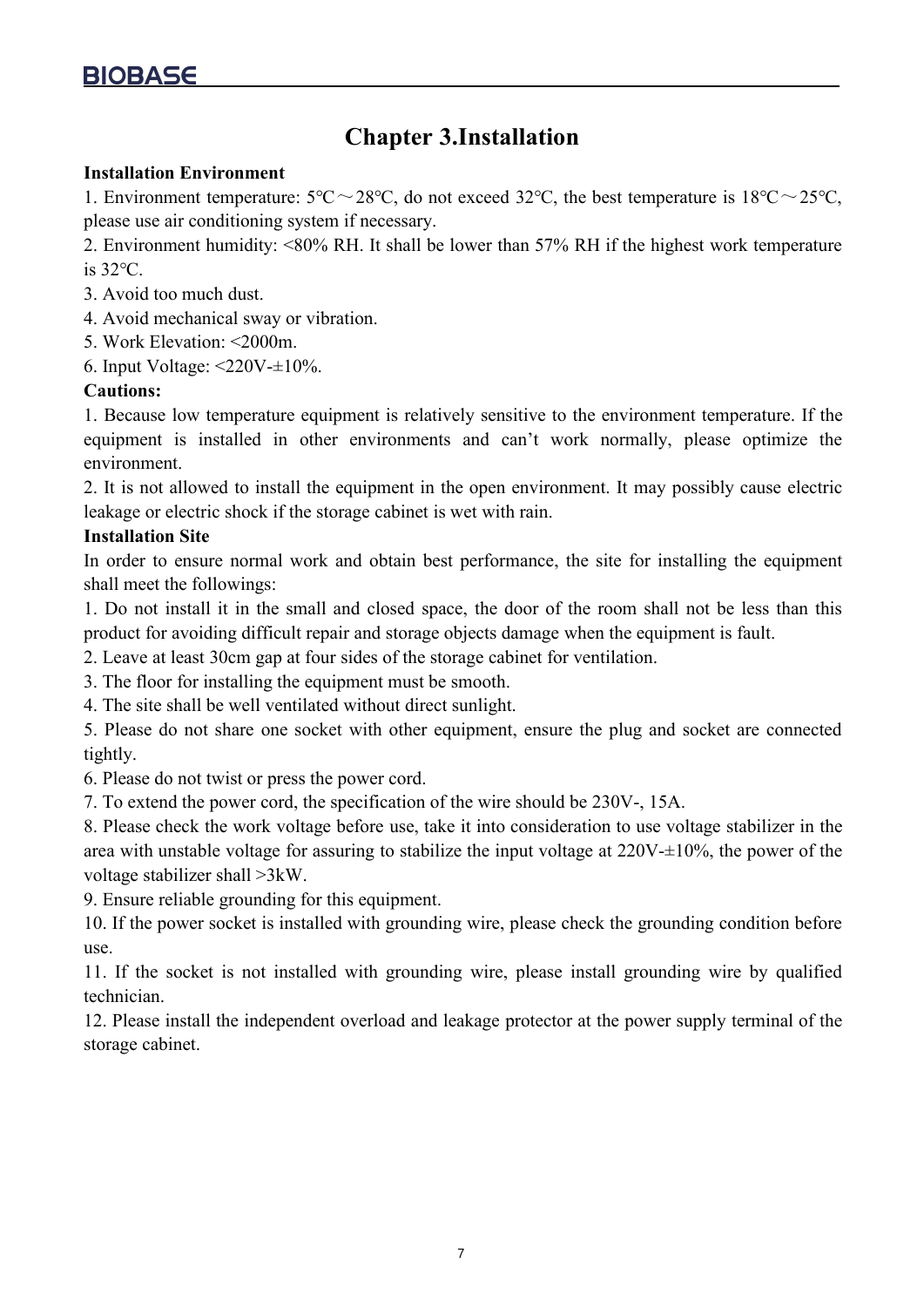## <span id="page-8-0"></span>**Chapter 4.Use**

#### **Installation**

1. Remove packing materials and packing bag

Remove all packing materials and packing bags.

2. Install the position limiting sheet metal

Install the position limiting sheet metal at the rear side of the machine set.



#### **Grounding Warning**

Please use power socket with grounding wire. If the socket is not installed with grounding wire, please install grounding wire by qualified technician.

Do not connect this equipment with the ground through gas pipe, water pipe, telephone wire or lightning rod because above mentioned grounding will cause electric shock.

After installing, the power socket must be approachable for conveniently unplug the power cord in emergency. Do not cover the air outlet of the low temperature storage cabinet with any object.

#### **Adjustment**

Please refer to the following steps when use the equipment for the first time:

1. After installing the storage cabinet, please do not supply power within 24 hours.

2. When nothing is stored in the cabinet, connect the power cord with special socket of suitable specification.

3. If there's alarm sound, please press the SET button to stop alarm.

4. Set the desired storage cabinet temperature: when nothing is stored in the cabinet, supply power,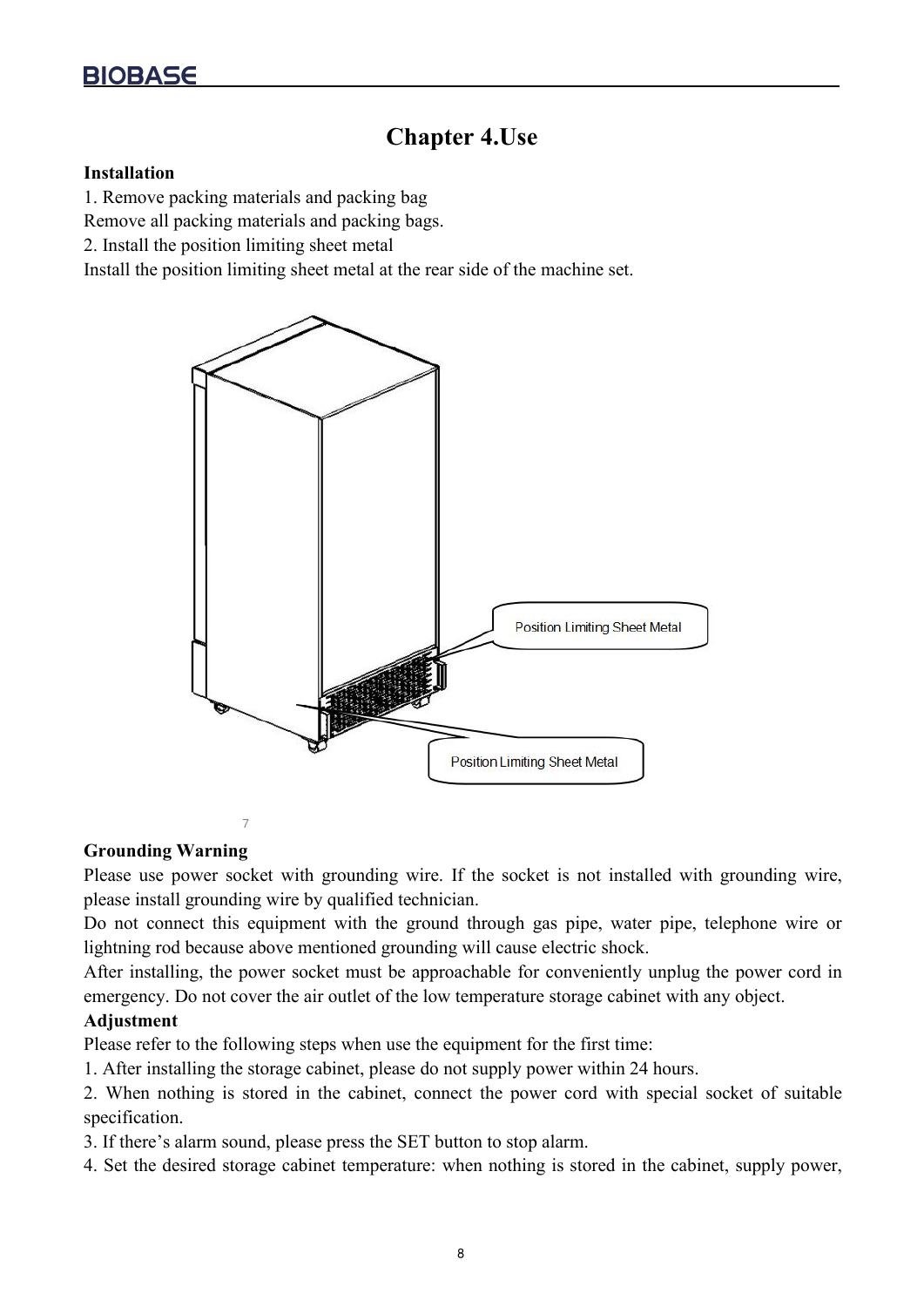start the cabinet, observe that the storage cabinet may start and stop normally for over 24 hours, which proves that the performance of the storage cabinet is normal.

5. After confirming normal performance of the storage cabinet, please store objects in the storage cabinet.

#### **Cautions**

Please arrange full time technician to check and record the working conditions (record once every 2-4 hours), the temperature in the storage cabinet will rise if there's fault or the cabinet is stopped, please take out the objects if it can't be repaired in a short period, and move the objects to the place which meets the requirement on storage temperature for avoiding damaging the objects.

Before storing objects in the cabinet, please confirm that the desired temperature shall be accordant with the temperature range of this product for avoiding damaging the objects and causing loss if the temperature of the product can't reach the requirement.

As a result of cooling inertia, there's difference between the displayed temperature and the setting temperature of the product (the lower the setting temperature, the lower the temperature difference), which is normal.

#### **Forbidden**

All low temperature storage cabinets are the storage equipment, it is not allowed to put too much and relatively hot objects into it, otherwise, it may cause constant working of compressor and bad cooling effect, which may easily damage the compressor.

Please do not accelerate the defrosting process with any mechanical tool or other mode which is not approved by the manufacturer.

Do not damage the cooling loop

Do not use the electric appliance which is not approved by the manufacturer in the storage cabinet.

#### **Operation after Cutting off Power Supply**

The storage cabinet has memory function for the setting value, after power off, the equipment will work according to the setting parameters before the last power failure.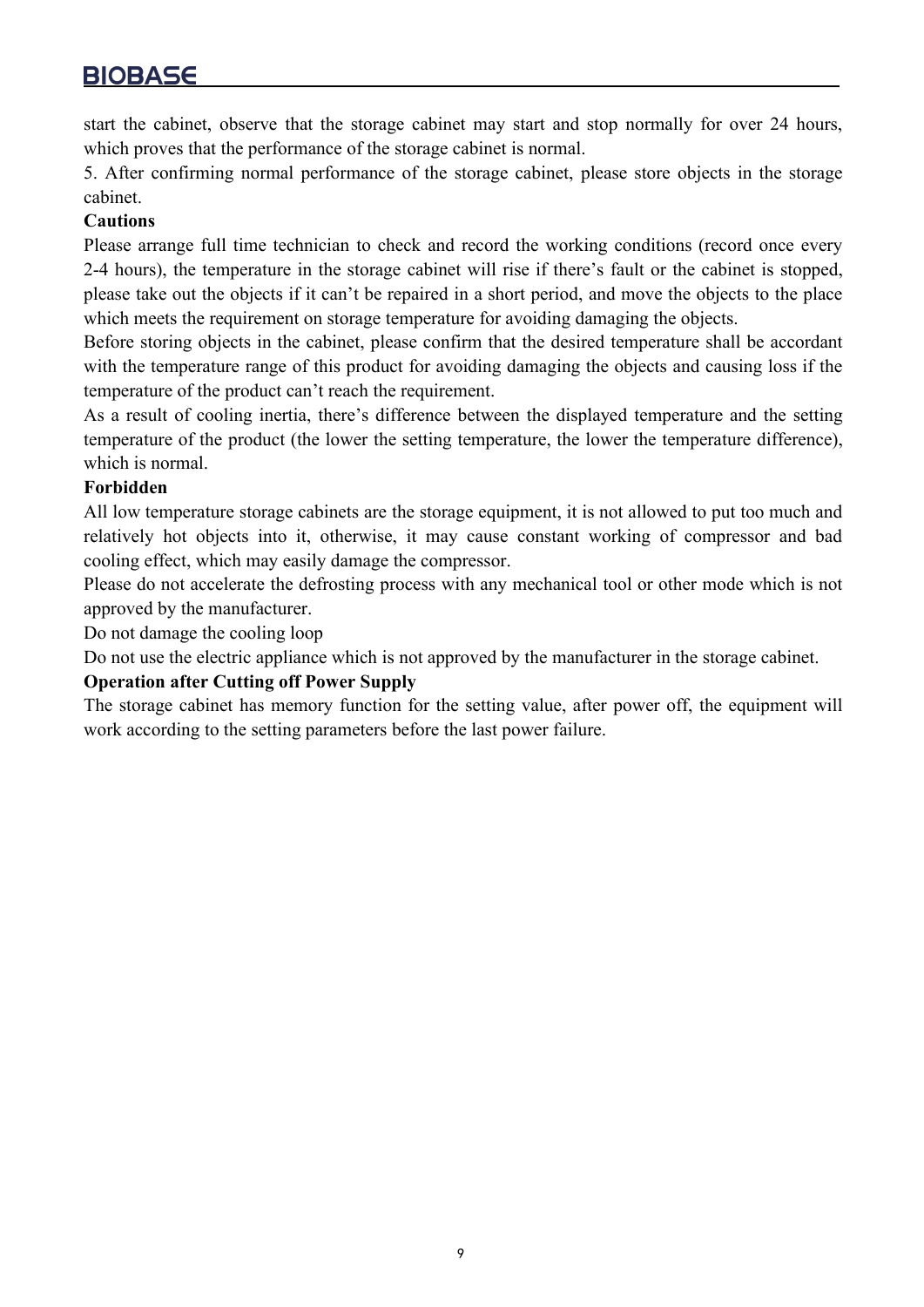## <span id="page-10-0"></span>**Chapter 5. Temperature Adjusting and Setting**

#### **Functions of Buttons**

The electronic thermostat is installed in the control panel of the low temperature storage cabinet, after power on, the LCD may display the actual temperature in the cabinet. The control panel of the thermostat is shown as below:



5.Keyboard Lock Lamp 6.Door Open Lamp 7.Power Switch 8.Setting 9.Up 10.Down 11.Lamp Switch 14.Defrost 12.Mute 13.Keyboard Lock

**Note:** Indicator is not designed for this product, therefore, the indicator button is invalid.

Please do not change the settings when normal using. Long press the power key will switch off the appliance,This appliance does not work. All LED, digital tube off.Long press the power button again,Power supply LCD is lit, the digital tube display the current temperature.Appliance will continue to work properly.Long press the keypad lock key ( combination of keys ) can lock the keypad.The keyboard lock LED are lit, all the keys are failure. Then long press the keypad lock again can be unlocked.Press "Mute" to stop buzzing if necessary when alarmed, but the alarm lamp and code will keep displaying until the alarm disappear.For special using, please contact our authorized service engineer before adjust the settings. Wrong operation may cause abnormal working of the device, such as bad temperature uniformity and abnormal high/low temp alarm.Notes: the general high and low temperature alarm values are within the set temperature range of  $2~10$  °C.

#### **Method for Setting Parameters**

After power on the low temperature storage cabinet, LCD displays the current temperature in the cabinet, to reset the setting value temperature, for example, the original setting temperature is-5℃, and it requires adjusting it to -20℃, please operate according to the following steps:

| Serial No.     | Display<br><b>Keys Operation</b>        |                                                                       |  |  |
|----------------|-----------------------------------------|-----------------------------------------------------------------------|--|--|
|                |                                         | Displays the inside temperature                                       |  |  |
| $\overline{2}$ | Press the key Set $\circ$ for 3 seconds | Displays the initial set data is $-5^{\circ}\text{C}$<br>and twinkles |  |  |
|                | Press the key Up-regulation             | Figure increases                                                      |  |  |
| 4              | Press the key Down-regulation           | Figure decreases                                                      |  |  |
|                |                                         | Figure is $-20^{\circ}$ C                                             |  |  |
| 6              | Press the key Set                       | Saves the user settings and displays<br>the inside temperature        |  |  |

Note: It is suggested not to set the parameters, if the parameters must be modified, please contact our after sale hotline or dealers.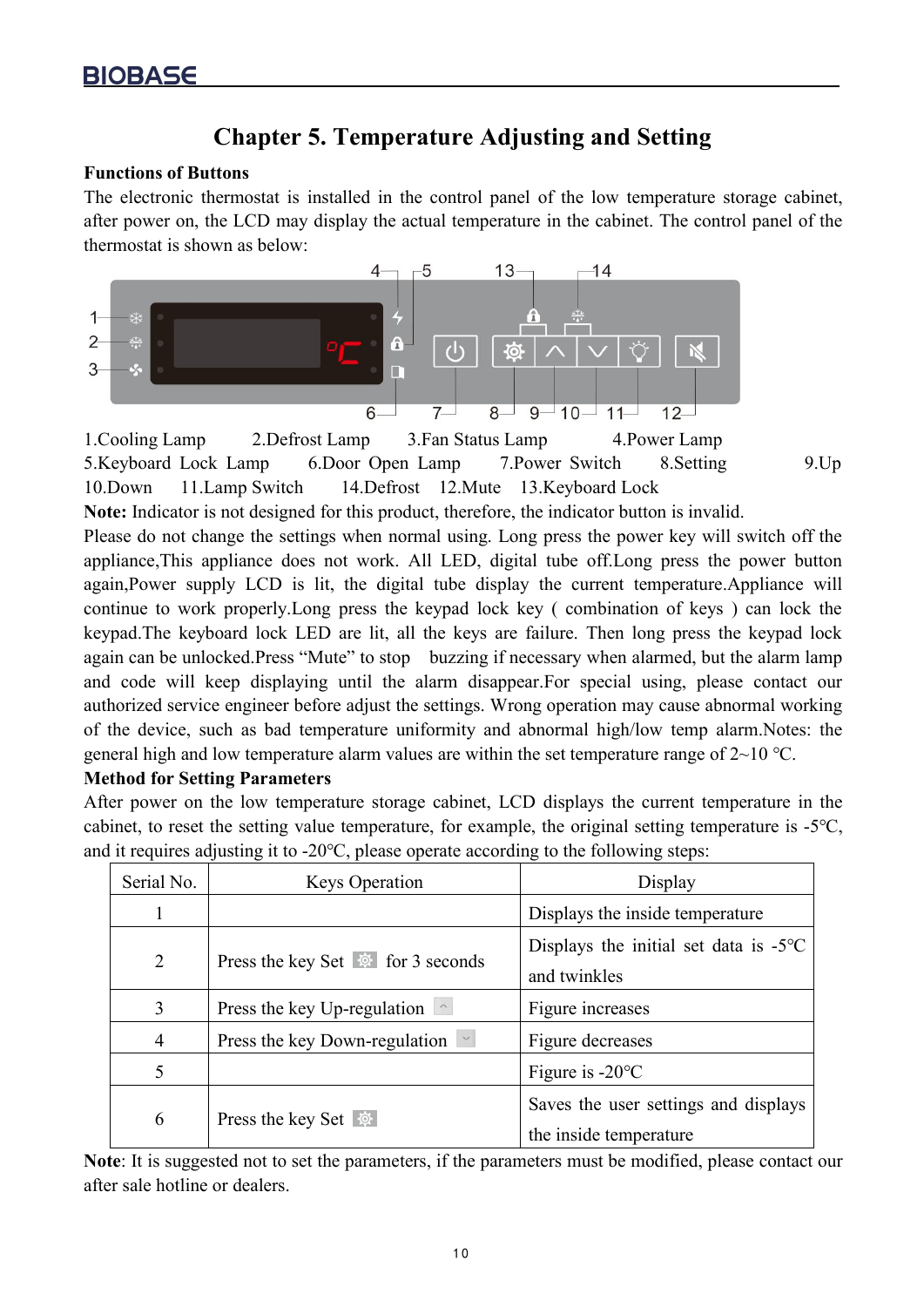#### **Time query settings**

When normal working, press  $\vee$  check time record, such as current time is 20:20.21 on the afternoon of Mar 15th,2017.

| NO. | key operation                 | Display                      |
|-----|-------------------------------|------------------------------|
|     |                               | display cabinet temperature. |
|     | Press $\vee$                  | Year Y 17                    |
|     | Press again $\overline{\vee}$ | Month N 03                   |
|     | Press again $\vee$            | Date D 15                    |
|     | Press again $\vee$            | Minute E 20                  |
|     | Press again $\vee$            | Sencon S 21                  |

Note: When normal display long press  $\sqrt{5}$ s,can adjust the current time.when normal display, press 5s,flickering display of Y\_17,through press  $\triangle$  or  $\vee$  set current year,then press  $\circ$  flickering display of N\_03,through  $\bigwedge$  or  $\bigvee$  set the current month,repeat these steps after you have set the time accordingly, long time press  $\phi$  can save time settings.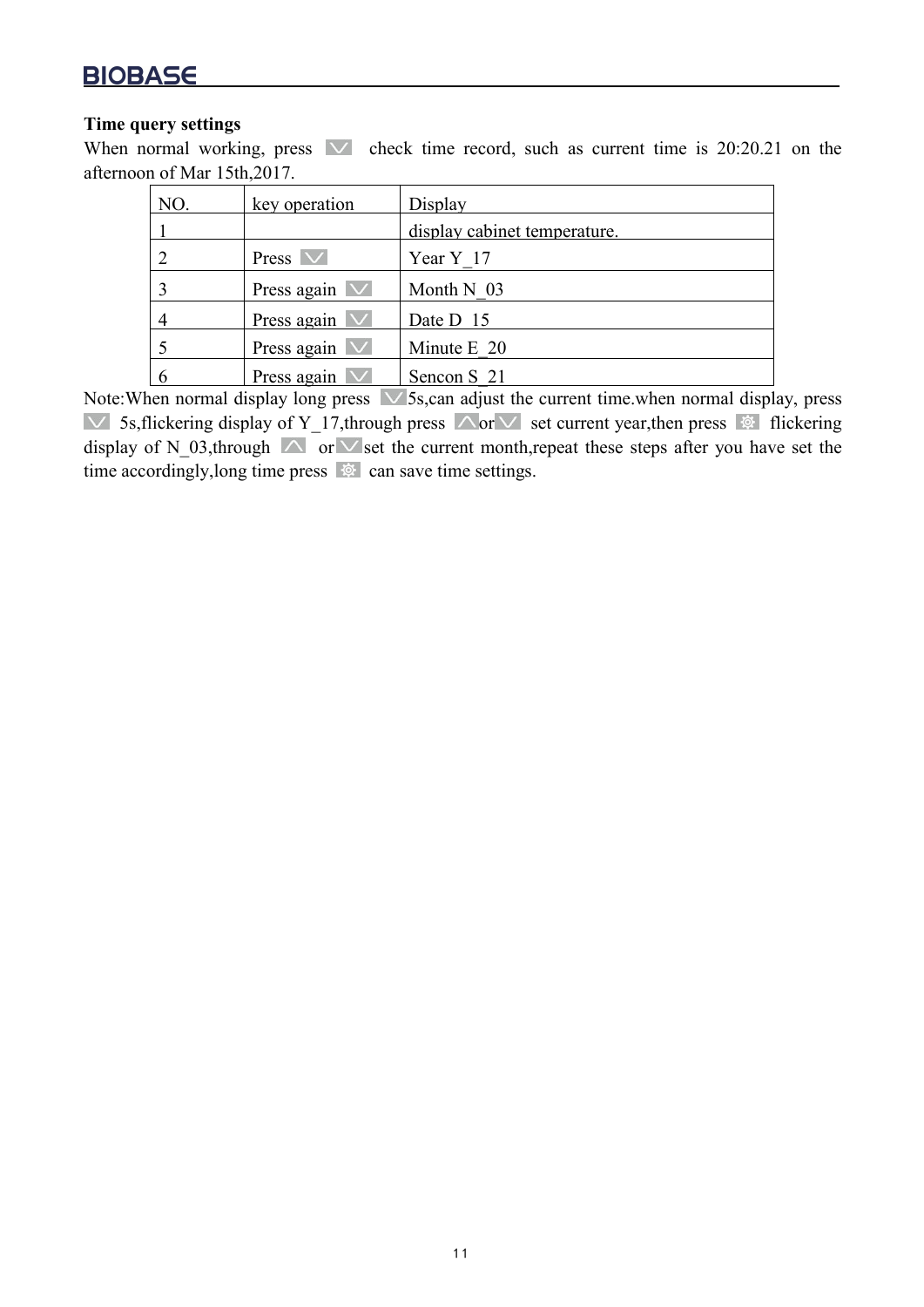| NO. | Alarm code | Describe                      |
|-----|------------|-------------------------------|
|     | AH         | Sensor high temperature alarm |
|     | AL         | Sensor low temperature alarm  |
|     | <b>AUF</b> | Power failure alarm           |

## <span id="page-12-0"></span>**Chapter 6. Alarm code**

After the power is switched off, the control function of the controller fails and the back-up source is used for displaying. If the back-up source is charged for more than 10 hours, the power failure symbol "AUF", the current inside temperature and the alarm display alternatively for one time and then display again after 1min stop for cycle operation. After 8 hours, the nixie tube stops displaying. The power failure alarm light will 5S twinkle continuously until the electric quantity of the back-up source is used up. The inside temperature can be continuously displayed during the power failure. Please pay attention to this and take relevant measures to avoid damage.

#### **Error display**

When faults of the temperature display sensor including short circuit, open circuit, malfunction and incorrect connection appear, "AD1S" is displayed. When faults of the temperature control sensor including short circuit, open circuit, malfunction and incorrect connection appear, "AS1S" is displayed. At the same time, the buzzer of the temperature controller will give out alarm and the display screen displays corresponding alarm parameters (AD1S、AS1S).

After the power is switched off, the control function of the controller fails and the back-up source is used for displaying. If the back-up source is charged for more than 10 hours, the power failure symbol "AUF", the current inside temperature and the alarm display alternatively for one time and then display again after 1min stop for cycle operation. After 8 hours, the nixie tube stops displaying. The power failure alarm light will 5S twinkle continuously until the electric quantity of the back-up source is used up. The inside temperature can be continuously displayed during the power failure. Please pay attention to this and take relevant measures to avoid damage.

Suggest: If you judge that the temperature sensor goes wrong, you should cut off the power and first check whether the connecting wire of the sensor is loose. Please contact professional [after-sales](javascript:void(0);) [service](javascript:void(0);) or distributor of us for processing.

 $\bullet$  Tips: If internal code appears when user regulates the temperature controller, the user should

wait for 1 minute and then operate it till the inside temperature is displayed to avoid fault of the Medical refrigerator caused by the changing of the control parameter.

When the Freezer stops temporarily due to power failure or other faults, the inside temperature of the Medical refrigerator will rise from 5℃ to 15℃ within 1 hour. If power cannot be supplied in short time, the user should consider taking out the stored goods and putting them into other normal Freezer for storing to avoid losses caused by the damage of the stored goods.

Before putting goods into the Freezer to be stored, the user should confirm in advance that whether inside temperature of the Freezer is in accordance with the set temperature for storing to avoid losses caused by goods damage due to the improper temperature.

Due to the refrigeration inertia, the Freezer cannot be kept at constant temperature. And there is certain up and down difference between the inside temperature and the set temperature. The inside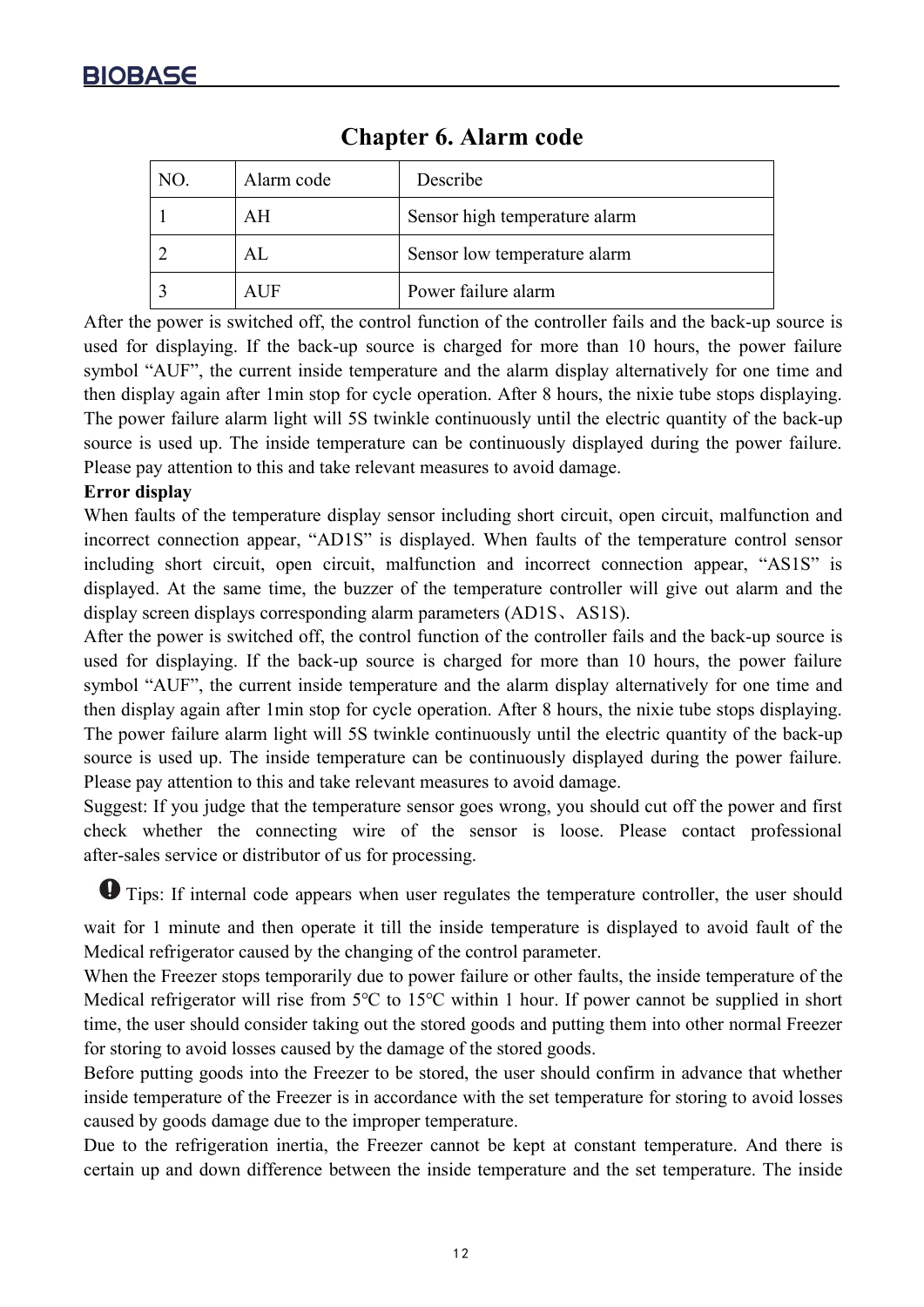temperature varies with the changing of the environmental conditions and the temperature set. It belongs to normal phenomenon.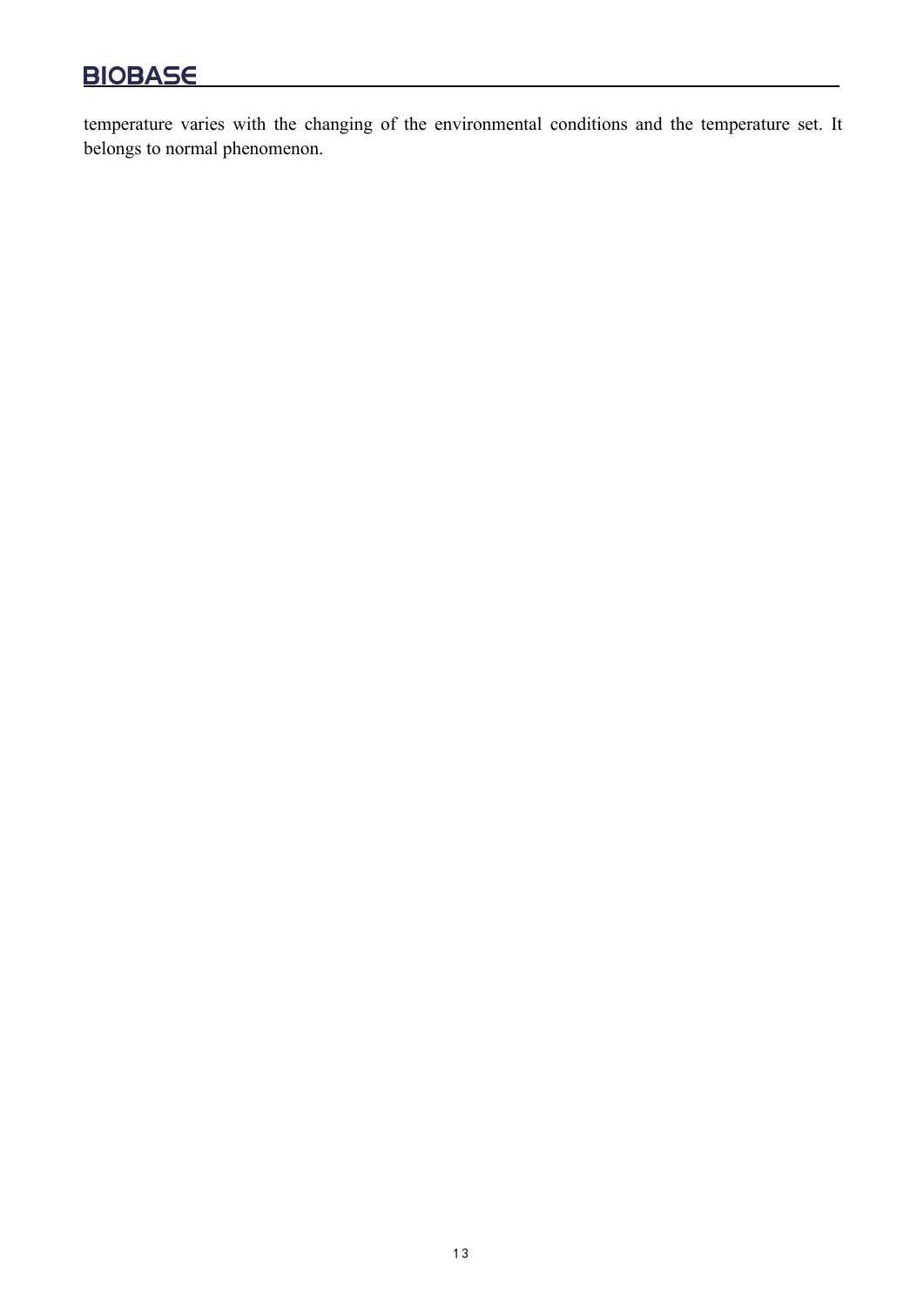## <span id="page-14-0"></span>**Chapter 7. Daily Maintenance**

Warning: in order to avoid electric shock and physical injury, please cut off power supply of the equipment before repair or maintenance.

Ensure not inhale medicine or suspended particles surrounding this equipment, otherwise, it may possibly cause harm to your health.

#### **Clean the Storage Cabinet**

• Please clean the storage cabinet once a month. It can keep the new appearance of the storage cabinet after periodical cleaning.

 Wipe off dust from the enclosure and internal chamber and all accessories of the storage cabinet. If the storage cabinet is very dirt, please wipe off the dirt with soft fabric after immersing in PH-balanced detergent, and then wipe off the remained detergent with wet fabric, and then wipe with dry fabric. (Undiluted detergent may damage the plastic parts. .Please refer to the instructions of detergent for diluting it.)

 Do not directly pour water on enclosure of the equipment, otherwise, it may possible damage the electric insulation and cause fault.

 The compressor and other mechanical parts are under completely closed state and don't need lubricating.

Remove the frost or ice from the internal wall once a month.

#### **Internal Wall Defrosting**

Frost may keep on the rack in the cabinet and may possibly cause gap between the cabinet body and door seal and drop the cooling effect, please remove frost after cutting off power supply, the followings are the method for defrosting through blanking the cabinet.

Note: Please do not remove frost with toll of sharp edge such as knife or screwdriver.

1. Take out the objects from the cabinet and store in other storage cabinets or container with frozen liquid carbon dioxide.

- 2. Cut off power supply.
- 3. Open the small doors, keep the external door open to defrost for a moment.
- 4. Remove the water from the bottom of the cabinet with dry fabric.
- 5. Start the storage cabinet after cleaning the cabinet body.
- <span id="page-14-1"></span>6. Put the objects into the completely refrigerated cabinet.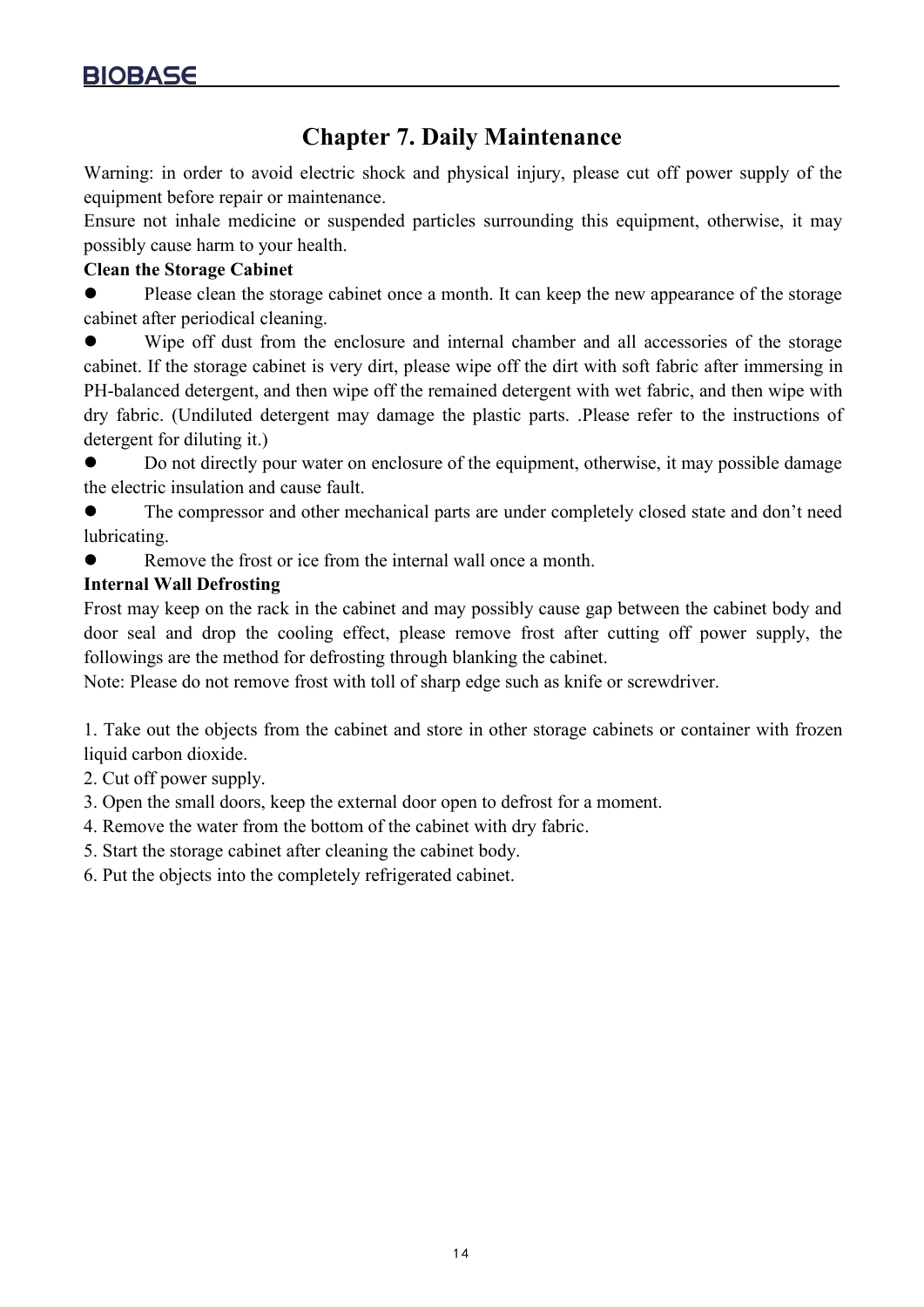## **Chapter 8. Troubleshooting**

Please check the followings before notifying the repair technician if there's fault:

#### **The equipment can't start**

Check if power is correctly connected, if the main power switch is turned on?

Check if the power voltage is too low?

Check if too much objects are stored in the cabinet?

#### **Bad cooling effect**

Check if the environment temperature is too high?

Check if the external door is closed? (Frost between the cabinet body and door seal may possibly drop the sealing property of the door)

Check if the temperature is set correctly?

Check if the storage cabinet is far from direct sunlight?

Check if the storage cabinet is near the heat source?

If too much objects are stored in the cabinet within several hours? (Under this condition, the problem is temporary, please rise the setting temperature, stop and start the storage cabinet normally in a short moment to gradually drop the setting temperature.)

#### **Noise**

Check if the storage cabinet is installed on the solid floor?

Check if the storage cabinet enclosure contacts any foreign object?

Check if the storage cabinet is working under low temperature state?

If there're too many objects in the cabinet which may cause high temperature, the storage cabinet may make noises sometimes. And the noise will drop as the temperature drops.

Check if the noise is from the compressor (the compressor noise of the low temperature equipment is higher than the compressor of home appliances)

Knock noise. It may possibly cause by the acute cooling and contracting of internal parts, please drop the temperature gradually for avoiding sudden temperature drop in a short moment.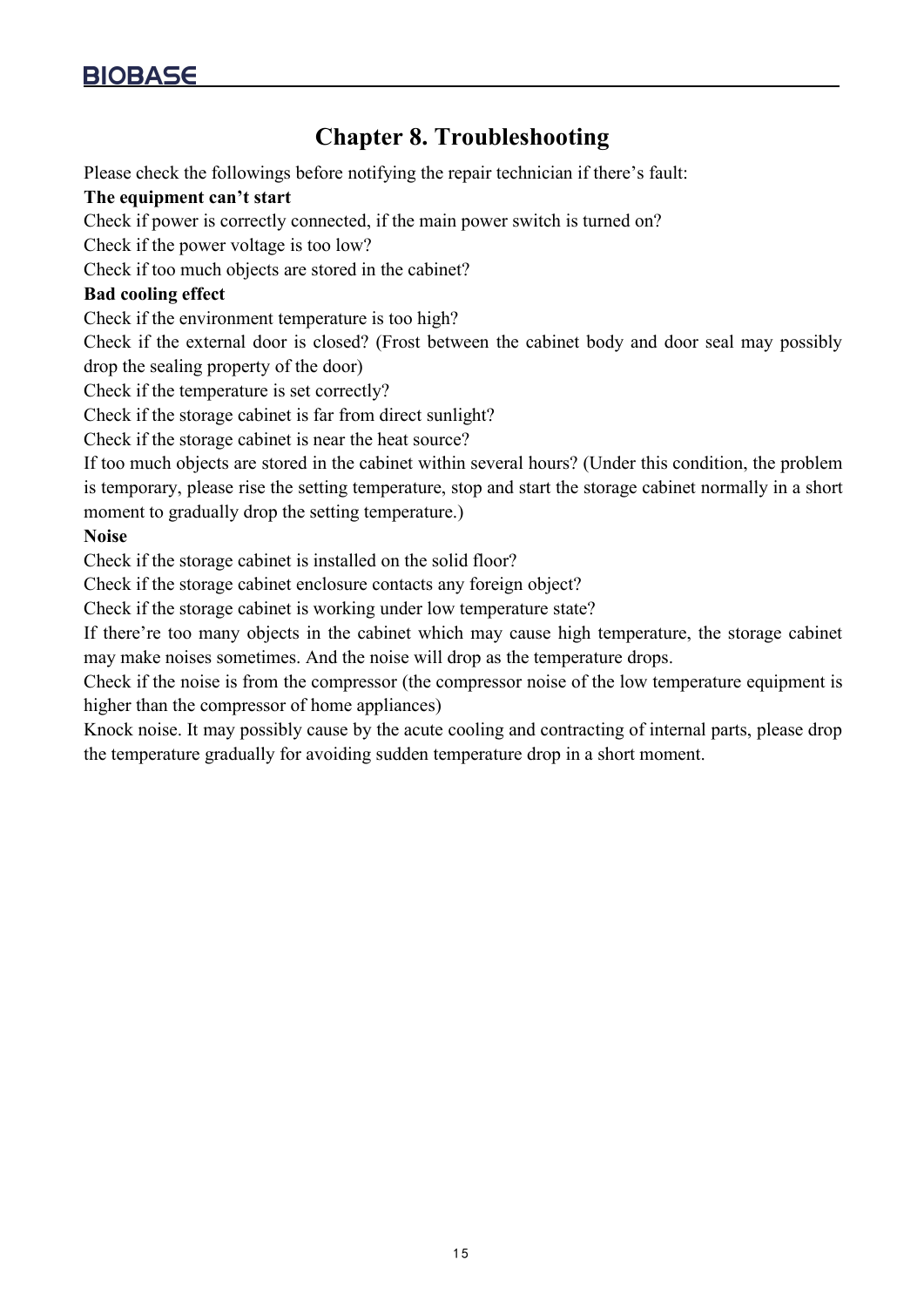| Specification     |                 |                                              |                                     |                                  |             |                             |
|-------------------|-----------------|----------------------------------------------|-------------------------------------|----------------------------------|-------------|-----------------------------|
| Model             | Climate<br>type | Temperature<br>in Cabinet<br>$\rm ^{\circ}C$ | Effective<br>Capacity<br>$(\Gamma)$ | Rated Voltage  <br>/Frequency    | Refrigerant | Dimension<br>$(W^*D^*H)$ mm |
| <b>BDF-25V268</b> | SN/N            | $-10$ $\sim$ -25                             | 268                                 | $AC220V\pm$<br>10%,              | <b>R290</b> | $673\times 676\times 1630$  |
| <b>BDF-25V328</b> | SN/N            | $-10$ $\sim$ -25                             | 328                                 | 50/60Hz;110V<br>$\pm 10\%$ ,60Hz | <b>R290</b> | $673\times676\times1886$    |

## <span id="page-16-0"></span>**Chapter 9. Technical Data**

# **Electric Circuit Diagram**



#### **Packaging List**

| Model             | Jser's Manual |  | <b>Position Limiting Sheet</b><br>Metal | Shelf | ⌒1.<br>CI1p |
|-------------------|---------------|--|-----------------------------------------|-------|-------------|
| <b>BDF-25V328</b> |               |  |                                         |       | 10          |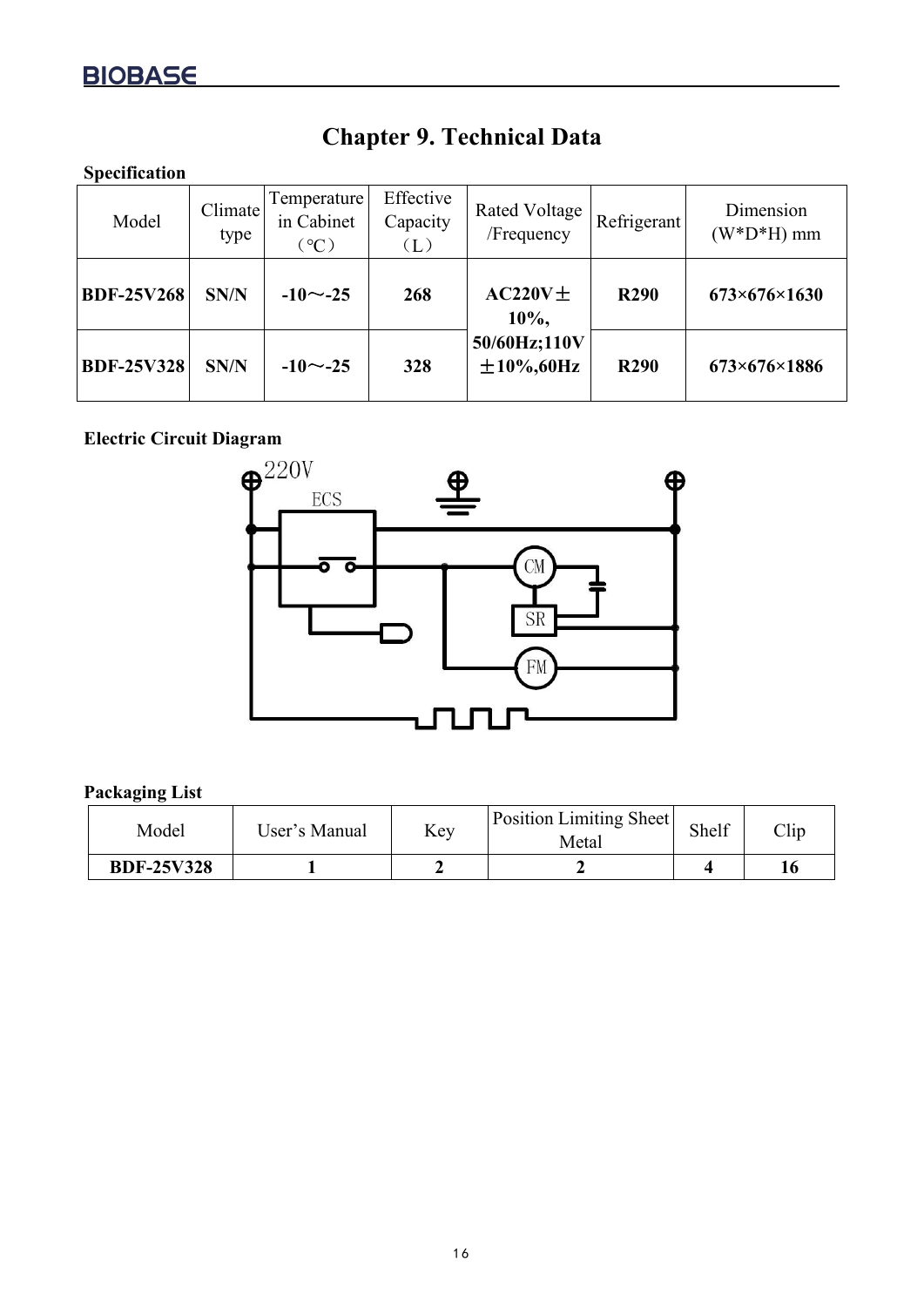## <span id="page-17-0"></span>**Chapter 10. Warranty**

1.User can enjoy one-year free warranty for the whole equipment since the purchasing date which bases on the date of the effective receipt.

2 . The warranty depends on the certificate and the purchase effective receipt. And during the warranty, the certificate and the purchase effective receipt should be shown simultaneously (customers who are out of the region and need maintenance service should send the certificate and the purchase effective receipt together to BIOBASE).

3.The following conditions are not covered under warranty. For these conditions, we only offer maintenance service and charge labor cost and normal fees.

(1) All damages caused by human factors, including operation under improper working environment, damages caused by use not according to the instruction book and malfunction, etc.

(2) Disassemble, maintenance and modification without permission, maintenance made by unit having no certificate of incumbency of BIOBASE and lack of warranty card and effective receipt.

(3) Damage caused by poor transport of oneself or other irresistible factors (such as flood, fire, lighting stroke and earthquake, etc.) after the purchase.